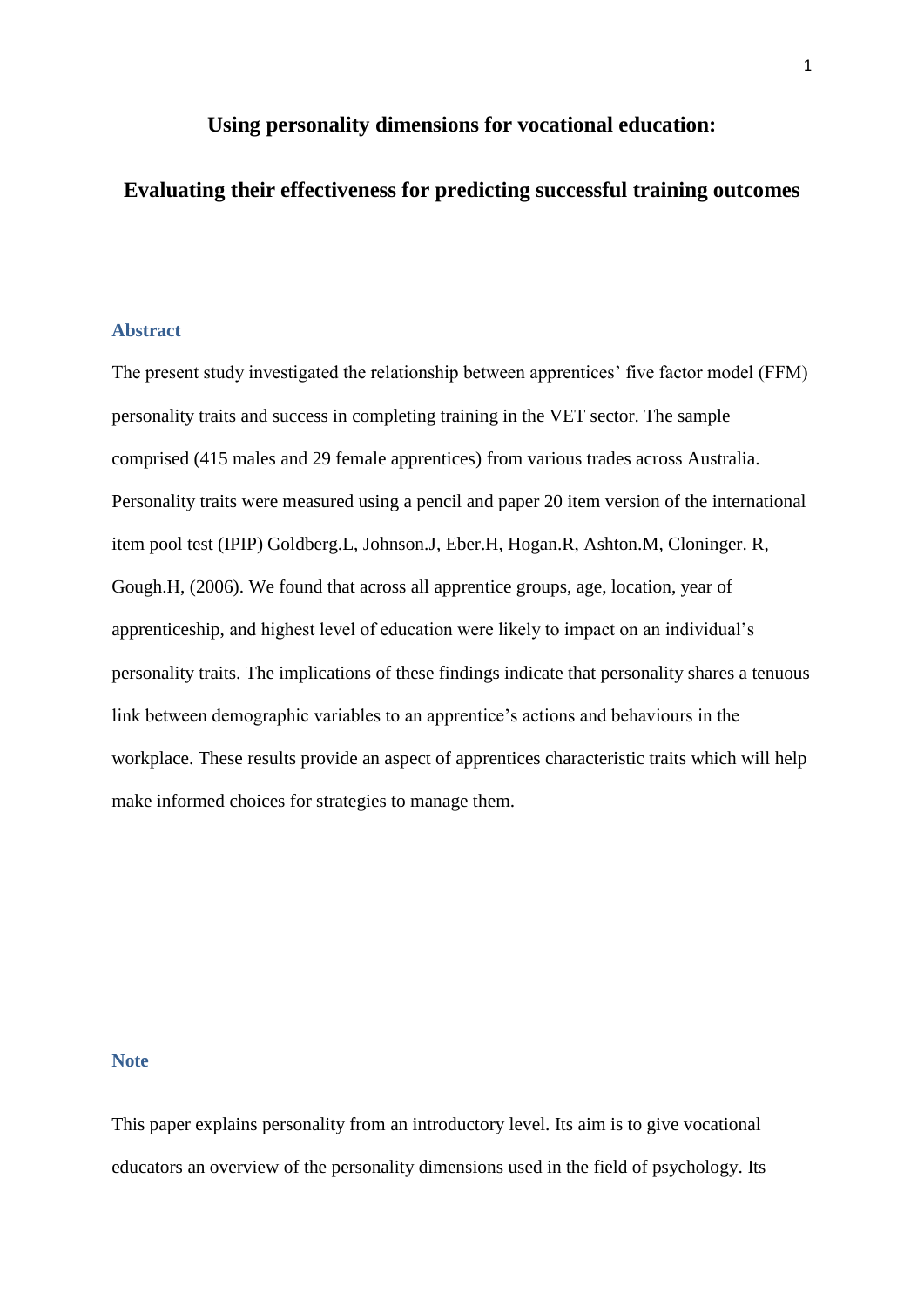purpose is to inform those in the VET sector and, to give a practical application for those dimensions for industry when formulating strategies for policy. The vocational education and training (VET) sector will be discussed in the Australian context with apprentices being the sample group used for the study.

# **Using Personality Dimensions for Vocational Education: Evaluating their effectiveness for predicting successful training outcomes**

Jobs of the future will require more skills; therefore the actions and behaviours of people will be the focus of an employer's requirements for those they employ. This study is about bringing the broader theoretical framework of personality to the VET context to examine what possibilities may exist with the dimensions used.

Understanding personality will assist knowing why individuals may have successful outcomes. Therefore, one of the things personality traits are likely to predict, is the process of how think which in turn leads to the behaviours we display. For example, working in a customer focused or service environment, i.e.; hairdressing, maintenance electrician etc., many issues arise daily that are sometimes unexpected. It is how those issues are dealt with, will determine how successful the customers' issues will be resolved. Personality has been successfully studied in many settings, employment, education, and sport.

In an employment selection setting using personality, social desirability, cognitive ability and a survey of work styles, correlations were found between some of the personality factors and the survey of work styles scales. Some personality self-report measures used by organisations (i.e.: government and management) for employment include the Minnesota Multiphase Personality Inventory (MMPI) or the RAISEC/Holland tests. These measures provide valuable insights into the suitability of individuals to the types of occupations they prefer and job performance, Personality measures in the VET sector have been used for job selection by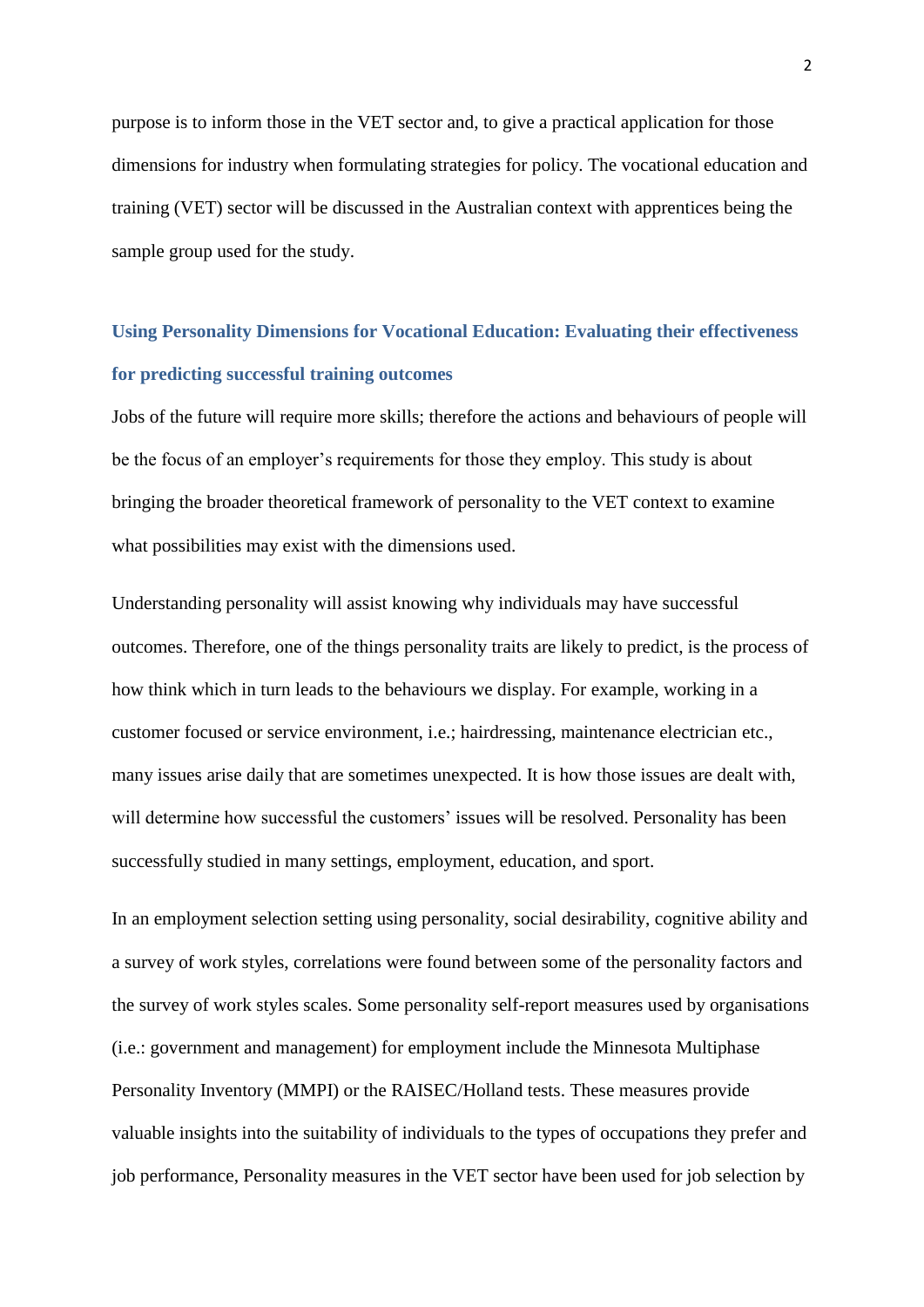larger organizations to recruit apprentices. This leads to potentially being able to use these measures for off the job VET training for likely academic outcomes for this cohort (Ashton, M. 1998), (Hurtz.G, Donovan.J, 2000), (Barrick.M, & Mount.M, 1991), (Judge.T, Higgins.C,Thoresen. C, Barrick.1999).Using personality for the vocational sector will enhance educational and training outcomes. This additional insight into individuals' characteristic traits can assist VET training for likely intervention strategies or teaching delivery methods to use to a cohort.

Personality has also been in education in relation to gender differences in school subject choices in pre university education .They found several associations between personality characteristics and students' subject choices and gender remained an important predictor of the students' choices (Korpershoek, Kuyper, Van der Werf, 2012).

In sport, athlete coping strategies could be predicted by personality test scores. Also cardiac output and peripheral vascular resistance in a moderately stressful (non-related) situation may be sufficient to predict personality traits and sport-related coping (Allen.M, Frings.D, Hunter.S, 2012).

A literature search was conducted to cite articles after 2007 with computerised databases (Web of Knowledge, VOCED, ERIC, and Scopus) with search strings, personality traits and vocational education and apprentices (in the Australian context). To the author's knowledge, personality dimensions have not being applied in the VET context to this cohort with published outcomes to this point in time. The only examples where personality has been applied in this setting with this cohort are by corporations such as gas and mining companies (Origin), (BHP) and energy infrastructure providers (Jemena). The reason they applied personality measure was for recruitment and selection of staff. The data collected from these organisations in house evaluations are not published or open to peer review and do not represent the broader population used for this study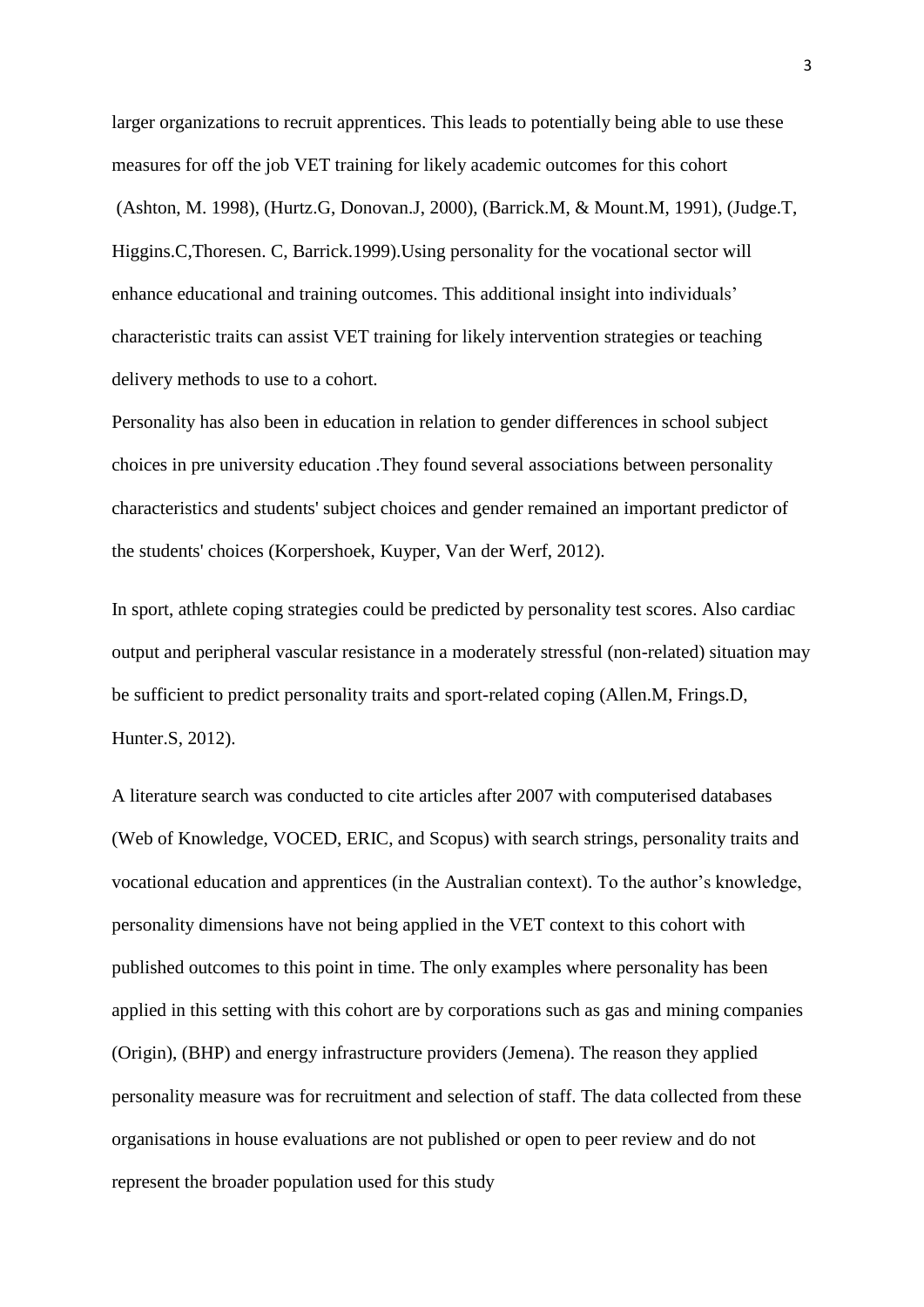Statistics tell us of the high numbers of apprentices not completing the apprenticeship (Commonwealth of Australia, 2012) and qualitative evidence provides some explanation for why they leave (Harris, Simons, Bridge, Bone, Symons, Clayton, Pope, Cummins, Blom, 2001), (Snell, Hart, 2007), (Commonwealth of Australia, 2012). Exploring the personality traits of apprentices by quantitative methods seeks to collect evidence and understand if there is a link between the causes of behaviours and actions given for not completing training.

The aim of this paper was to investigate the dimensions of personality and explore the way that they affect the VET sector, particularly apprentices in their training. The rationale behind this paper is to inform researchers in the VET sector of the practical applications of personality dimensions for the different apprentice types.

The other purpose of this paper is to explore what personality is a good match to a job an individual chooses. The findings from this paper will add to the research known about this cohort to better serve apprentices needs especially for stakeholders of apprentices.

To address these aims of this paper, the first section of this defines what personality is together with its history and an overview of the IPIP self-report instrument. The following sections outline the method including a description of the participants, demographic variables and measures. A summary of the statistical analysis that was carried out is described. Finally, in the discussion and conclusion section we consider how reliable the IPIP is to apprentice's personality and to see what strength the subscales of the IPIP has with this cohort. This investigation will clarify what influence a demographic variable (e.g.: age or highest level of education) has with particular dimensions of personality and if it influences the behaviours of this cohort.

This present study builds on the work of previous research by the work of Harris, et al, (2001), Snell, Hart, (2007), Commonwealth of Australia, (2012), to help explore unresolved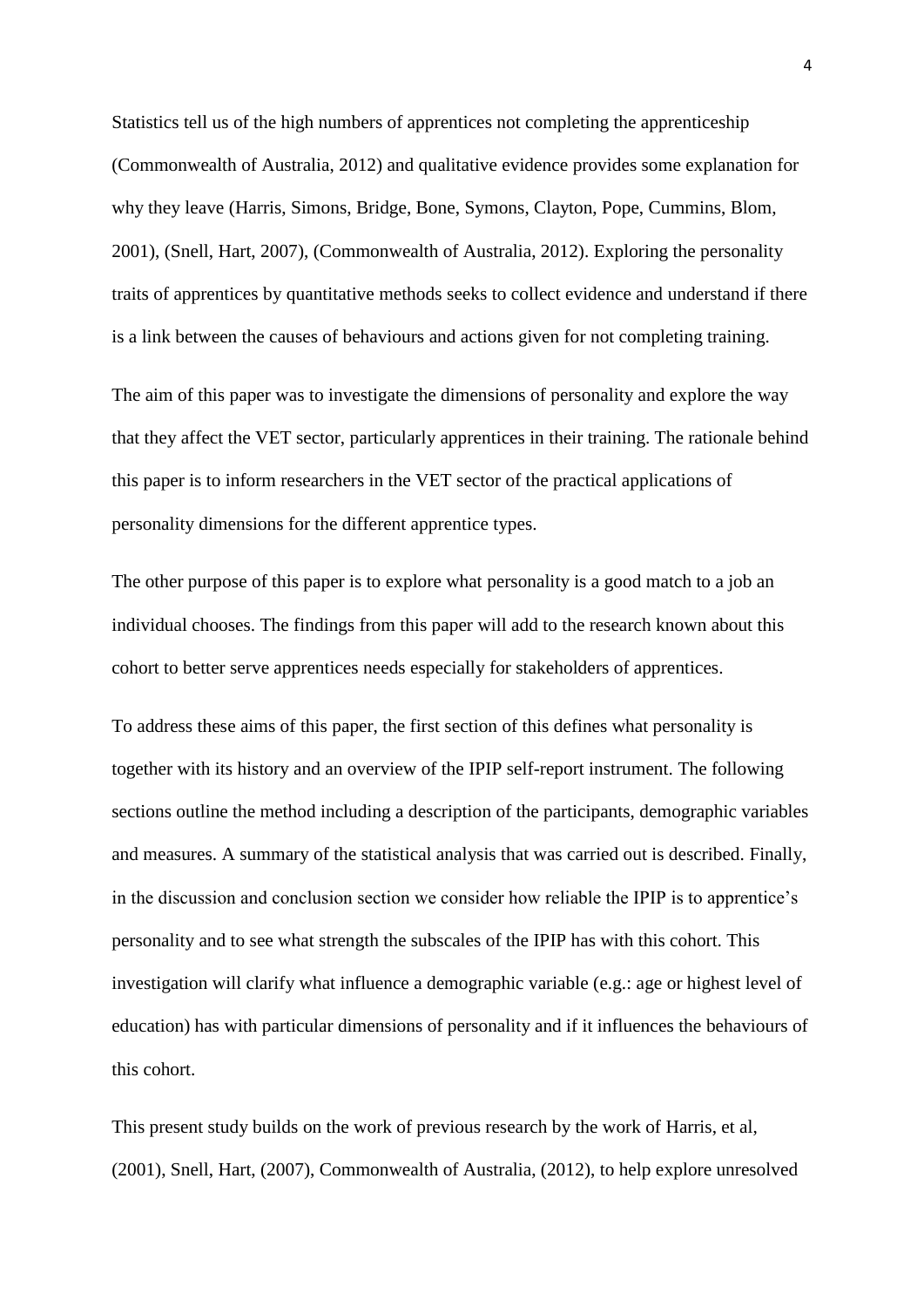issues in this area of attrition and completion amongst apprentices in the trades. The work of these authors discussed and identified factors contributing to the retention and non – completion of apprentices and traineeships. They also examined interventions that could be used to enhance retention and contribute to increased completion of apprenticeships and traineeships.

### *Personality and Skills*

Having a skilled workforce improves quality and productivity outcomes for the industry and nation. Developing the right people for an organisation is always a challenge when so many variables impact on the functioning of a workforce. Recognising individual's behaviours and actions allows strategies and informed decisions to be made and what directions to take to lead a workforce to productive outcomes. Personality is a method of doing this especially for an employer who employs apprentices. Noftie & Roobins (2007) found that using the big five personality traits they were able to forecast academic outcomes or more specifically the traits (openness) that predicted Standardised assessment tasks (SAT) and conscientiousness, that anticipated grade point average in American high school and college students. Roberts, Brent, Caspi, Avshalom; Moffitt, Terrie (2003) investigated the work experiences and personality development in young adulthood. Some of their findings indicated that work experiences were related to changes in personality traits from age 18 to 26. Research conducted between the big five personality traits and conflict, and facilitation between work and family roles by Wayne, Musisca, Fleeson (2004), found that the personality traits extraversion was related to greater facilitation between roles, neuroticism was related to greater conflict, and conscientiousness was related to less conflict. The implications conducting research using personality traits for predicting work and training outcomes in VET can be beneficial for all stakeholders involved in the process of managing apprentices. For example, if one of the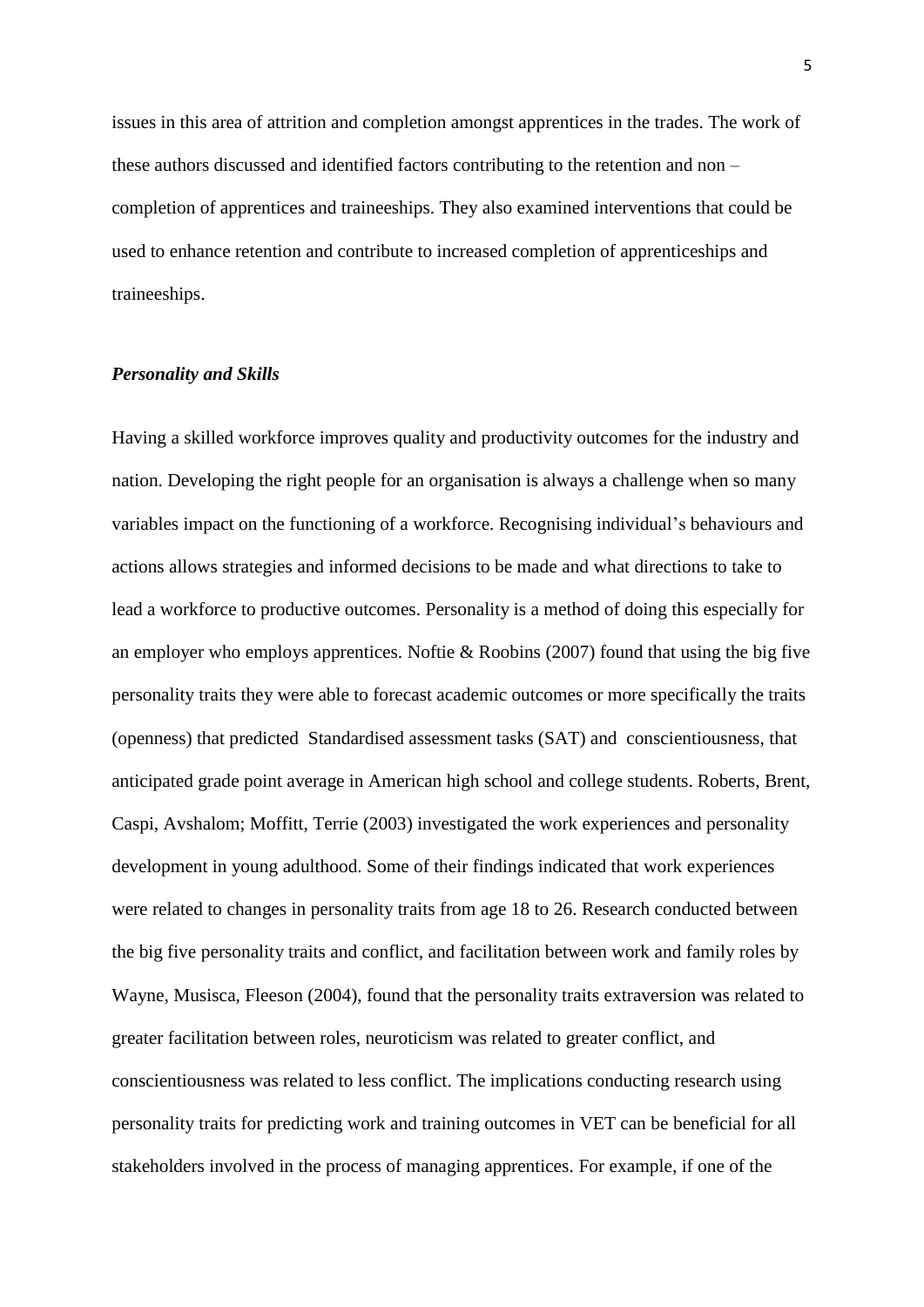selection methods for employing individuals used personality traits across more organisations than is being presently used, it will impact in a positive way the likelihood of lifting the rate of apprentice completions across the trades, save money spent in training budgets for employing apprentices, and increase a company's human capital.

#### **What is Personality?**

Personality is a difficult concept to define because of the many viewpoints there are as to what is perceived to affect the behaviours and actions of individuals. Many commentators (Burton, Weston, Kowalski, 2009); (Hogan, 1998); (Personality and Spirituality, n.d), (Psychology.about.com, n.d), have defined personality in many different ways. Recognising the conceptual understanding of personality allows us to understand the thoughts, feelings, and motives behind the way we act as we do in our everyday activities. This insight allows us to benefit who we work with, the friends and alliances we keep, and the jobs we do.

### *History of Personality Theories*

In the twentieth century there have been a number of theories that have evolved; some include cognitive social theories, psychodynamic theories, and trait theories of which the most widely used is the FFM. The main one that has gained acceptance amongst personality researchers is trait theory.

Most research in personality is conducted with the five factor model although others are also used like the Myers – Briggs test (http://www.myersbriggs.org/my-mbti-personalitytype/mbti-basics/) which is popular in the business community because it is simple to interpret, informative, and aligns with the type of information required by management for staff they employ.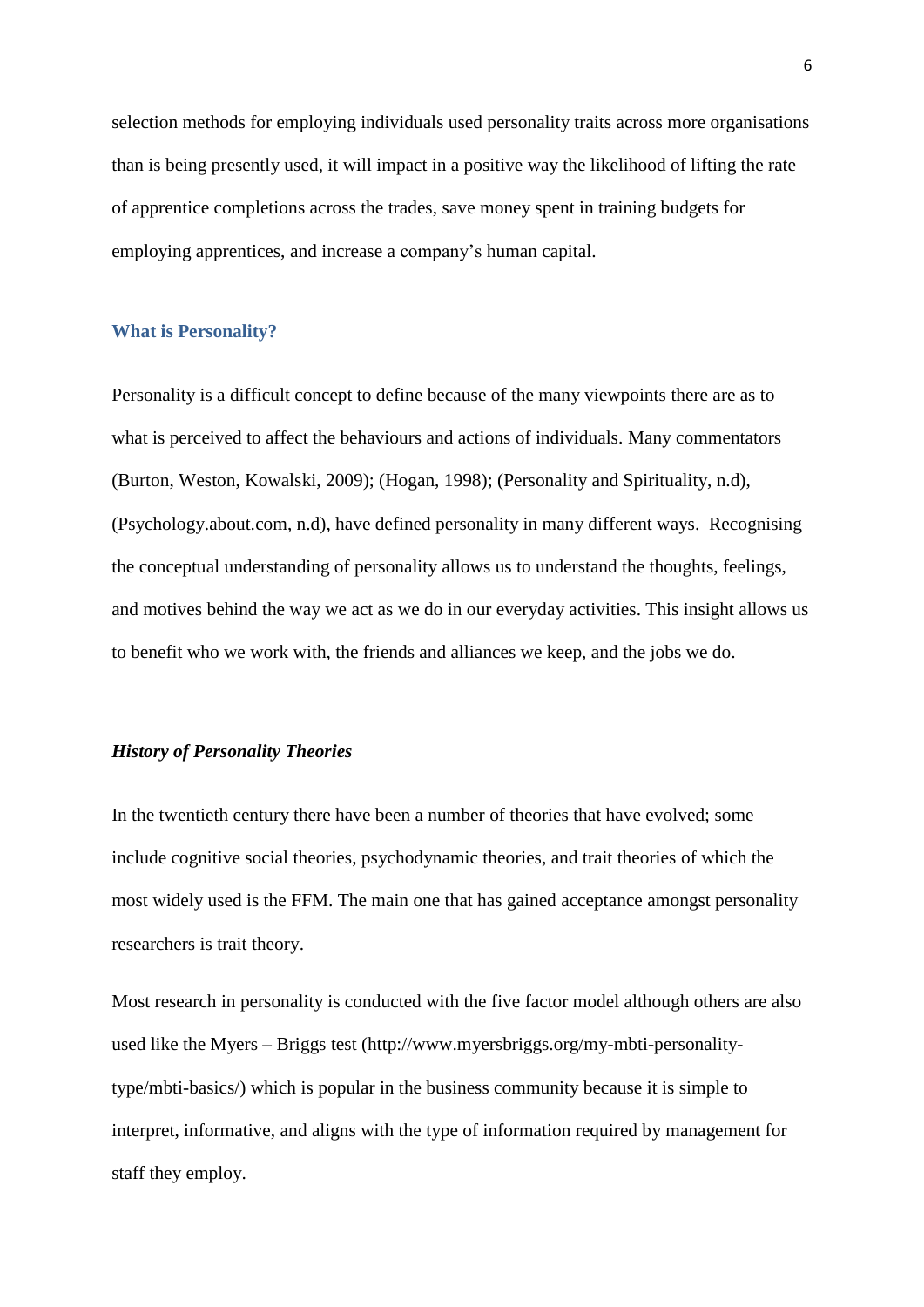The five factor model (FFM) has been administered to a diverse range of studies, for example adolescent personality (Baker, Victor, Chambers, Halverson, 2004), use on the internet (Buchanan, Johnson, Goldberg, 2005), uncertified absence from work (Darviri & Woods, 2006), and motives for drinking (Theakston, Stewart, Dawson, Knowlden-Loewen, Lehman, 2004). To the author's knowledge, at this point, it has not been applied in the VET sector and it is not known whether the 20 item IPIP self-report instrument has internal reliability or predictive validity for this cohort.

In the workplace there is a theory that the apprentice is in a social learning community of practice environment (Wenger, 2000). Bandura developed the theoretical concept of reciprocal determinism where he suggested that "environment causes behaviour, but behaviour causes environment as well. The world and a person's behaviour cause each other" (Boeree, 2006). These theories help us understand human behaviour of individuals in various situations although they do not give us a complete picture of an apprentice's behaviour in the workplace, it allows us to design what strategies we may want to adopt, or interventions we may choose to use to negate aspects of unproductive work activities amongst individuals

While there may be critics (Block.J. 1985) who consider the five factor model to have some flaws, it is the most widely recognised measure that is known amongst people in the psychology field and that is why it is being used for this study. It also provides a common language for researchers to understand the results of this measure.

### *Dimensions of the International Item Pool Personality Test (IPIP)*

Many psychologists have agreed that personality can be summarised to five traits (Burton, Weston, Kowalski, 2009), and are known as the five factor model (FFM) or colloquially as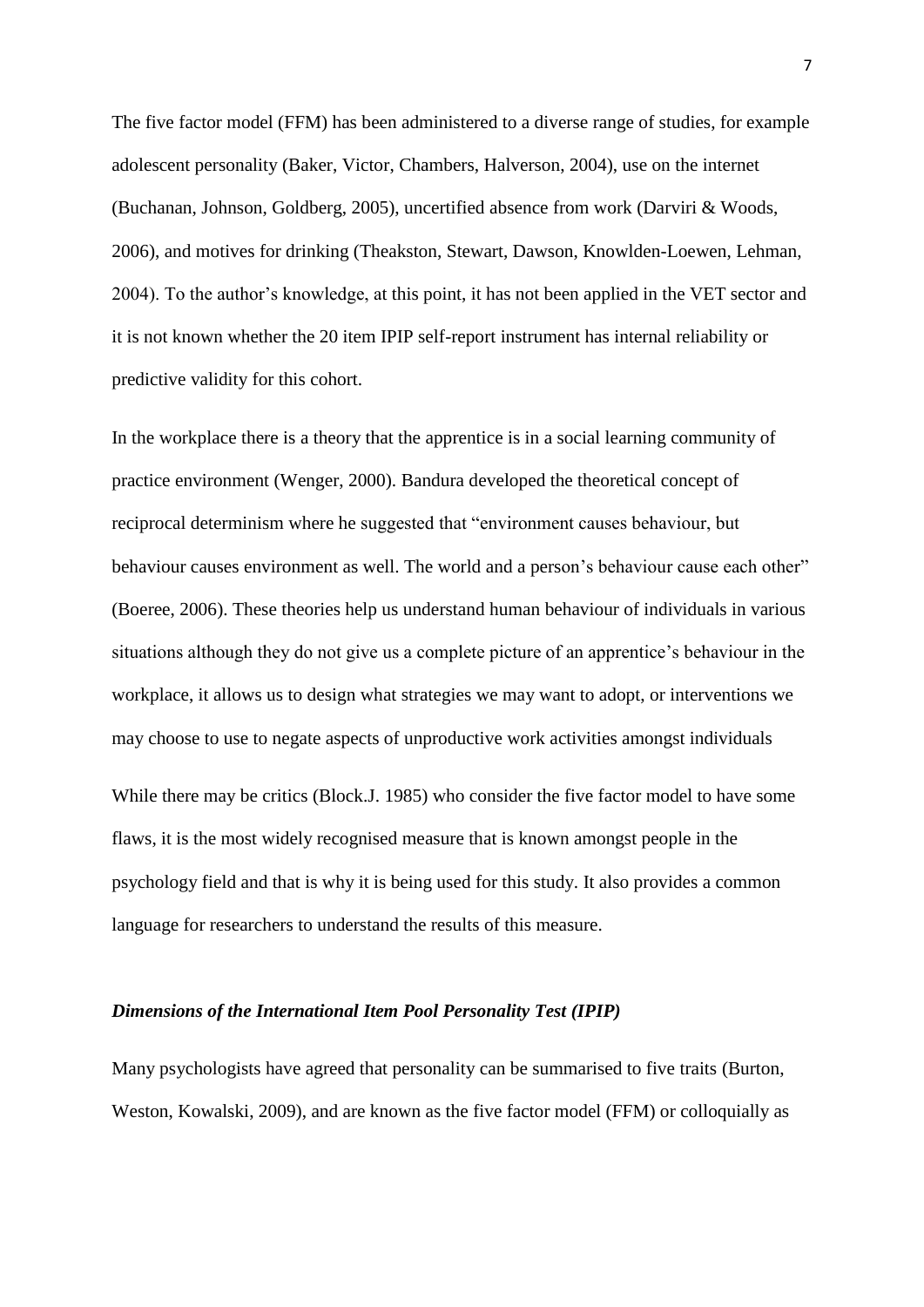the "big five". The factors are Extraversion, Agreeableness, Conscientiousness, Neuroticism, and Openness to change. They are described as follows:

*Extraversion*: reflects the extent to which people are warm, energetic, gregarious, assertive, active, and high in positive emotions. *Openness:* reflects the extent to which people are open to change, new ideas, different values and their own feelings, and the extent to which they enjoy ideas and aesthetic pursuits. *Conscientiousness:* reflects the extent to which people seek order and are achievement focused, competent, dutiful, deliberate, and self-disciplined. *Agreeableness*: Reflects the extent which individuals are trusting, straightforward, altruistic, compliant, modest, and tender minded. *Neuroticism:* reflects the extent to which people are anxious, hostile, depressed, self-conscious, impulsive, and vulnerable. (McCrae & Sutin, p424, 2007)

The IPIP- FFM is a self-report questionnaire that will be used for this paper. It is derived from the larger parent 50 item measures (Goldberg, Johnson, Eber, Hogan, Ashton, Cloninger, Gough, 2006). The IPIP – 20 is a measure of the FFM constructed of 20 items with four items that measure each of the five factor model traits with statements rated on a five point Likert scale. The format is in short phrases addressing one of the four factors in the questionnaire. Typical questions include "I am the life of the party" and "I don't talk a lot". Scores for each trait are obtained by summing the responses for the items on that scale.

To compare the results collected for this study a normative sample is usually used to verify the result. The IPIP 20 item questionnaire does not have published normative samples therefore; in the interim a second data collection was used. A normative sample will be calculated for this instrument from the parent IPIP – 50 norms at a later stage.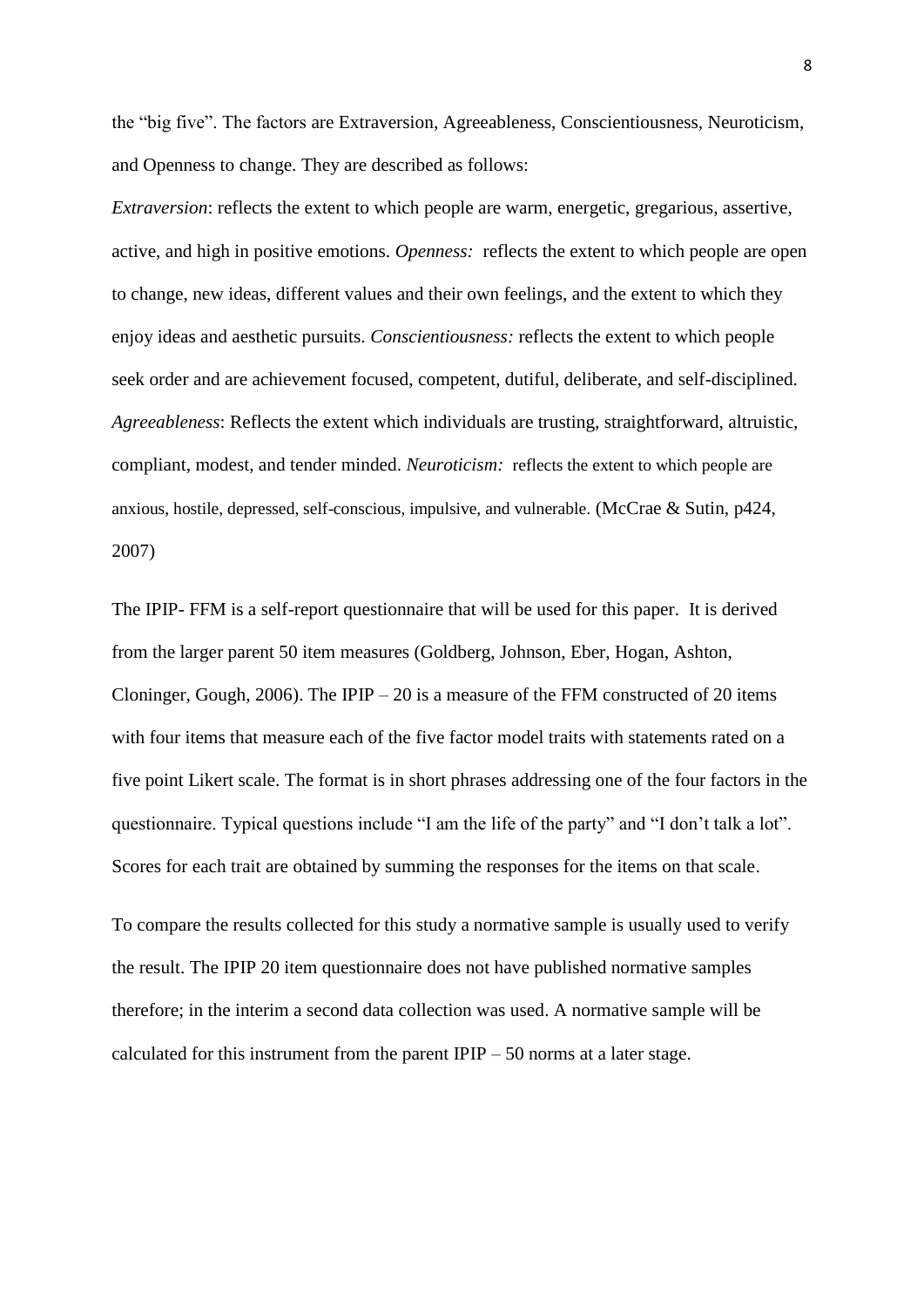#### **Method**

### *Participants*

The research sample  $n = 446$ , (415 males, mean age  $= 22.38$  SD  $= 5.98$  and 29 females, mean  $age = 22.86 SD = 7.53$ , 2 participants did not include their ages) from selected states across Australia, (Tasmania, and Western Australia were not surveyed).

Based on the recommendations of (Cavana, Delahaye, Sekaran, 2001, p278), 384 participants were needed to have good representative sampling of the target population which was 219,300 people aged 15–64 years who were employed as apprentices or trainees and part of the Australian Apprenticeship Scheme (ABS, 2012). The participants sampled for this study was 446, above the number required and appropriate for this research to obtain a significant result.

The survey was conducted between September and December 2010 across Australia. It was distributed to apprentices by the classroom teacher during class time.

# *Materials*

The IPIP – 20 personality questionnaires were distributed to participants by the teacher in classroom time and took approximately 15 minutes to complete together with two other questionnaires, It was used together with two other questionnaires (Swinburne University Apprentice Skills Assessment (SUASA) (Pagnoccolo, 2012), and the Swinburne University Emotional Intelligence test (SUEIT) (Palmer & Stough, 2001), because of the brief time available by participants to do the survey. The SUASA and the SUEIT will not be described in this paper since they were not analysed with the IPIP-20 instrument.

### *Demographic variables*

In the survey, participants were asked a series of questions about themselves which included age, gender, highest level of education prior to entering the apprenticeship, year of training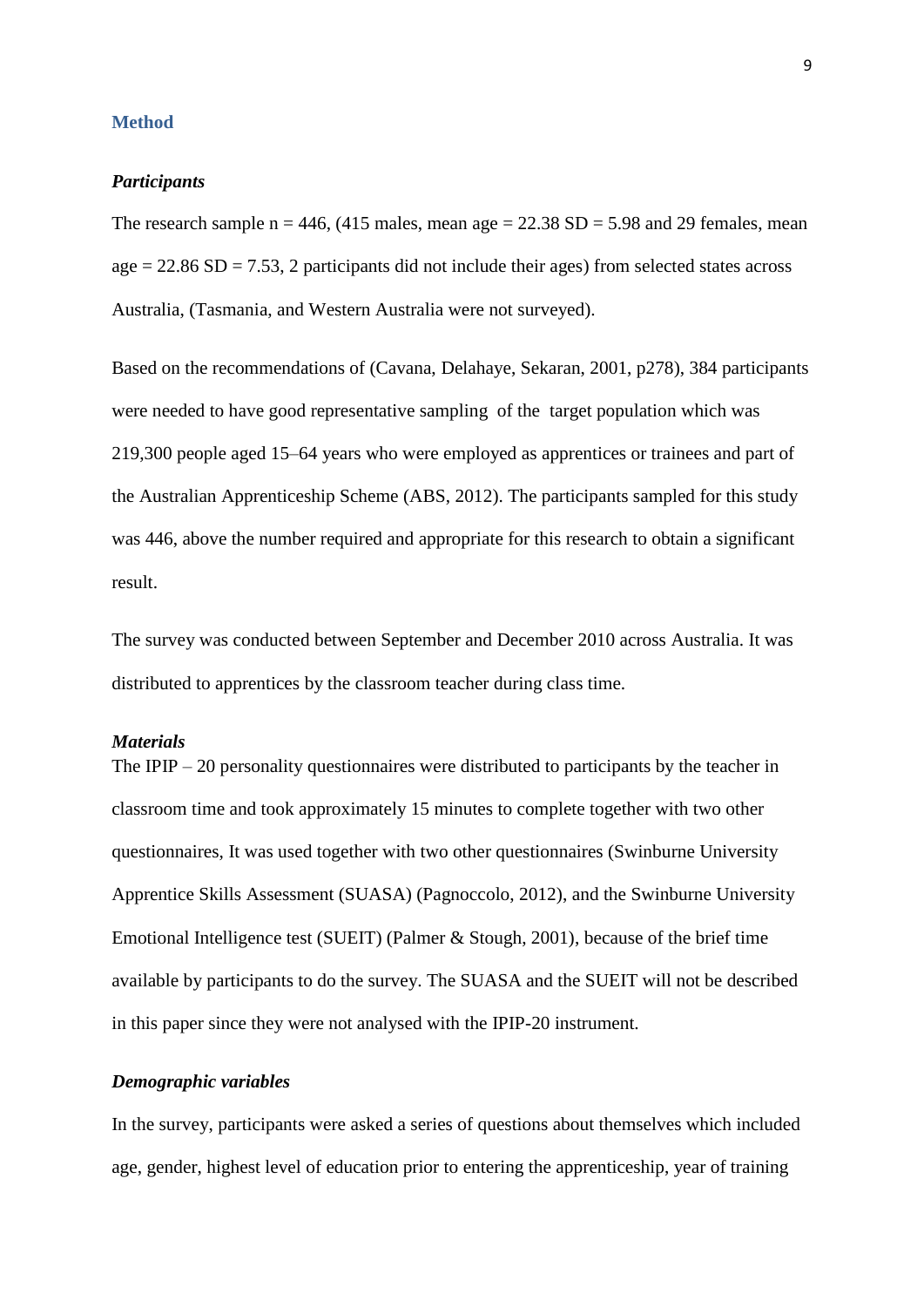,type of training (i.e.; block or day release) type of apprenticeship (i.e.: electrical, hairdressing, cookery), location (metropolitan or regional) and state they come from in Australia.

### *Measures*

The 20 item IPIP- FFM (Goldberg, Johnson, Eber, Hogan, Ashton, Cloninger, Gough, 2006) short form measure was used because of the brief time available by participants to do the survey.

The mini 20 item IPIP- FFM contained five factors (Extraversion, Agreeableness, Conscientiousness, Neuroticism, and Openness to change). Each factor had four items.

Once questionnaires were collected, data was extracted using a Cannon Teleform scanner and analysed using SPSS version 19.

Two calculations were performed to analyse the data, reliability testing and correlation analysis, so the objectives of this study could be answered. Descriptive statistics were obtained to understand the population sample being tested and normative samples used for comparison.

### *Analyses*

A second survey was conducted in 2012 with a smaller research sample of 220 participants (183 males, mean age =  $22.46$  SD =  $5.29$  and 37 females, mean age =  $21.86$  SD = 4.94) from two colleges in Melbourne. This second data collection was only used to compare with the first research sample  $n = 446$  and to ensure there was consistent reliability with the results and was not included in the findings.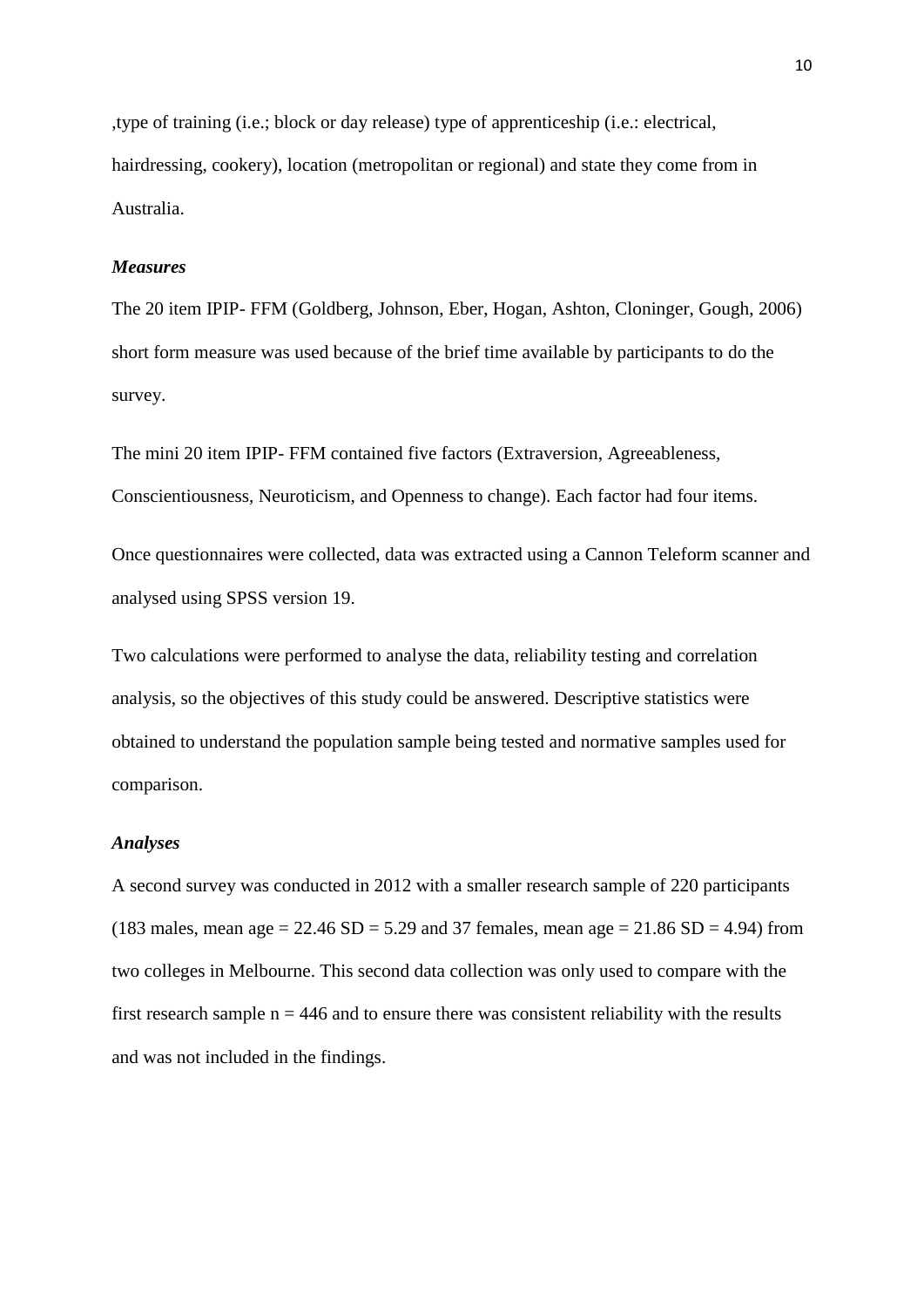#### *Procedure*

Cluster sampling was used for this study by surveying all types of apprentices from the classrooms of selected public and private training colleges from around Australia for the purpose of testing the IPIP questionnaire. It was conducted this way on this cohort to see what kind of common responses arise and use to results as a baseline for further research with this research sample.

Informed consent was asked from those participating by a signed paper attached to the survey instrument. Ethical clearance was sort prior to commencing this study which meant that participants under the age of 18 were not asked to participate and therefore not included in the data collection.

# **Results**

Descriptive and inferential statistics of all the personality factors are shown in the summary statistics tables under the sub headings of this section of the paper. The IPIP has been found to have consistency with the results derived from the instrument because the various items measured different constructs and thus delivered consistent scores in the data analysis and interpretation. This is seen by the coefficient alpha  $(\alpha)$  displayed in Table 2. The measure also demonstrated had predictive validity demonstrating the ability to predict the results of an analysis of the data. The influence the personality factors have to an apprentice's behaviour is supported by the correlations the dimensions have with each other in Table 3.

#### *The research sample*

Table 1 summarises the research sample demographics of the type of participants ( $n = 446$ ) where the majority of the data was collected from across Australia.

#### **Table 1**

The demographic research sample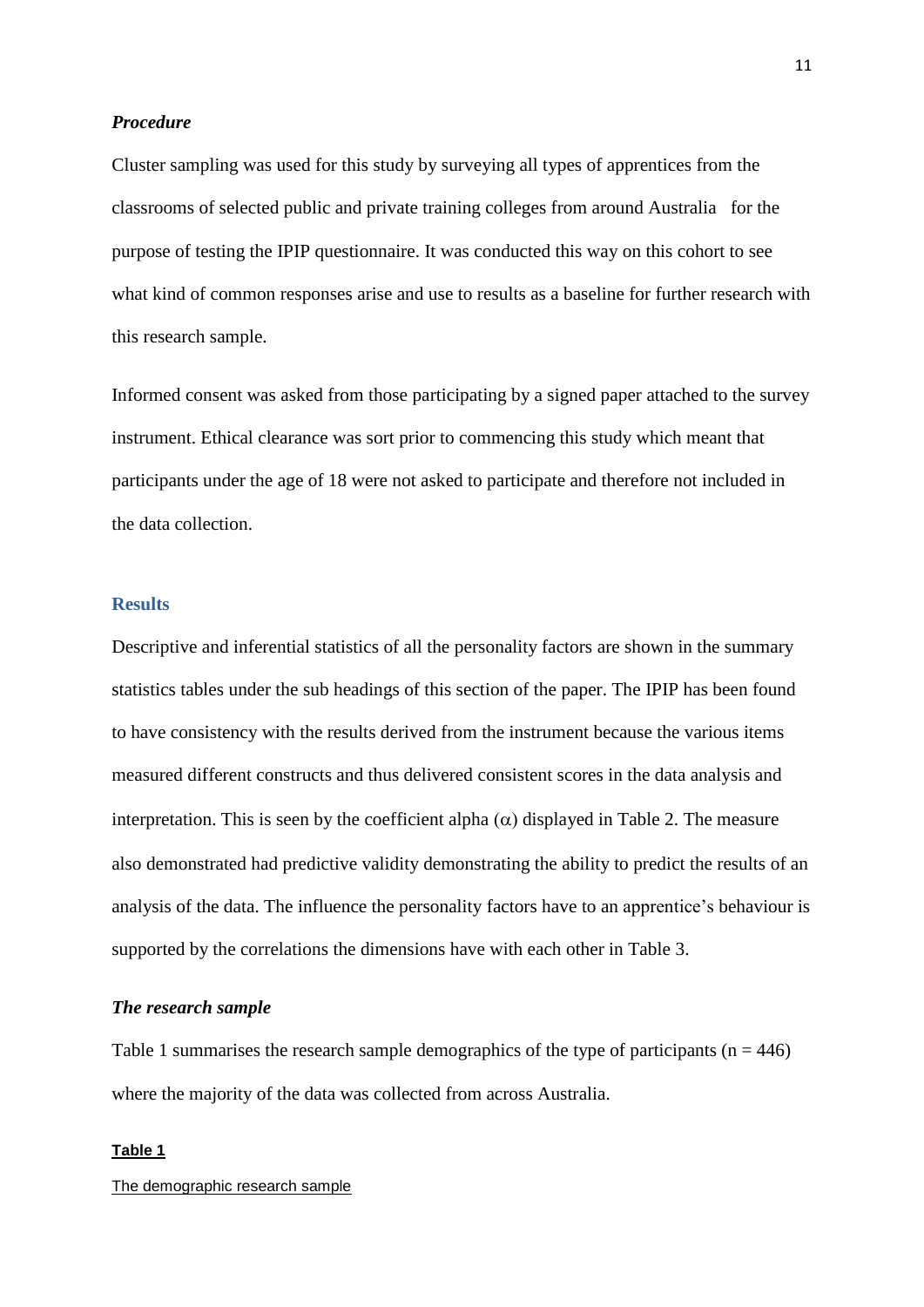| <b>Demographic</b>         | Group                                | $\frac{0}{0}$ |
|----------------------------|--------------------------------------|---------------|
| Age                        | $20 - 24$                            | 50.20         |
| Gender                     | male                                 | 92.80         |
| <b>RTO</b>                 | public                               | 91            |
| Location                   | metropolitan                         | 93.3          |
| Year of Apprenticeship     | first year                           | 34.8          |
| Highest level of education | Year 12                              | 42.4          |
| <b>Training Type</b>       | Day                                  | 51            |
| Type of Apprenticeship     | The electrical and electronic trades | 42.3          |

# *Descriptive Statistics*

The summary statistics for the five factor model are displayed in Table 2. This includes the internal consistency reliability (coefficient alpha  $\alpha$ ) for each subscale. Extraversion was the subscale with the highest reliability ( $\alpha$  = 0.648).

### **Table 2**

Descriptive Statistics for Five Factor Model (IPIP) Traits for all Apprentices in this Study

| <b>IPIP FFM Trait</b> | Mean  | <b>SD</b> | Cronbach's $\alpha$ |
|-----------------------|-------|-----------|---------------------|
| Extraversion          | 13.46 | 3.9       | 0.65                |
| Agreeableness         | 13.20 | 3.81      | 0.56                |
| Conscientiousness     | 13.51 | 3.52      | 0.49                |
| Neuroticism           | 10.22 | 3.4       | 0.36                |
| <b>Openness</b>       | 13.26 | 3.79      | 0.61                |

# *Measures of effect size*

The measure of the association between the subscales was significantly correlated and

presented in Table 3. The highest positive correlation between the scales was

conscientiousness and agreeableness (scale = .66).

# **Table 3**

# Measures of effect size

| <b>IPIP FFM Trait</b> | Extraversion | Agreeableness | Conscientiousness | Neuroticism |
|-----------------------|--------------|---------------|-------------------|-------------|
| Extraversion          |              |               |                   |             |
| Agreeableness         | .56          |               |                   |             |
| Conscientiousness     | .54          | .66           |                   |             |
| Neuroticism           | .30          | .33           | .26               |             |
|                       |              |               |                   |             |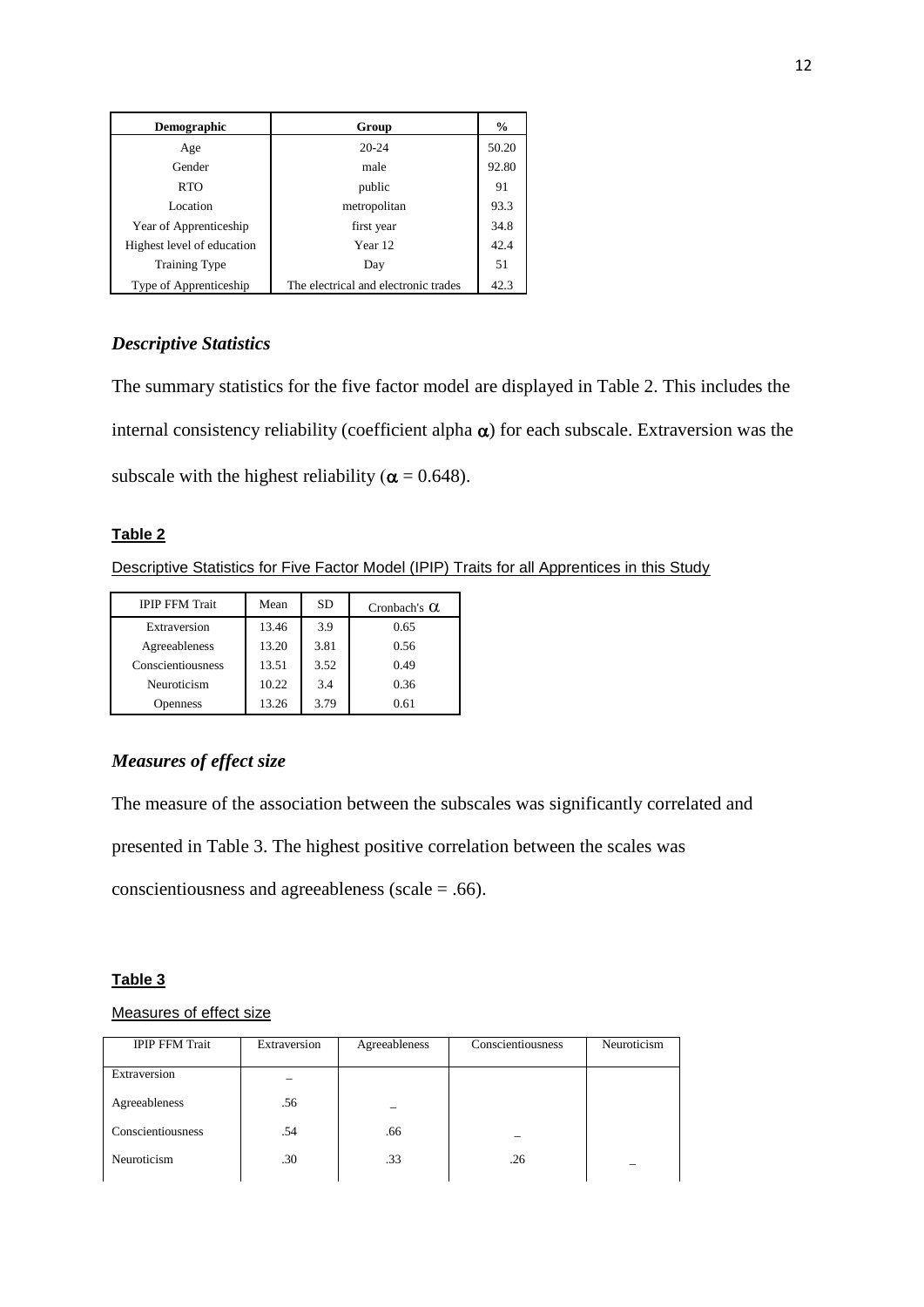| <b>J</b> penness<br>------ | $\sim$ | - -<br>$\cdot$ . | $\overline{\phantom{0}}$<br>∼ | -<br>$-$ |
|----------------------------|--------|------------------|-------------------------------|----------|
|                            |        |                  |                               |          |

Correlation was found between the scales consistent with past research (Carver& Scheier 2008), (Burton, Weston, Kowalski, (2009).

# *Significance tests*

# *Independent samples t test*

An independent sample t test was used to compare the FFM constructs derived from the IPIP-20 self-report instrument to the demographic variable collected in the survey. Levene's test for equality of variance between groups was not significant for the demographic variables at p >0.05, Gender RTO (public and private), and apprentice training type (Electrical and plumbing trades).

The demographic variables that showed a statistical significant difference between the groups for the particular FFM constructs is presented in table 4. The effect size (r) is also given to show the measure of the strength of the relationship between the two groups and Cohen's d to indicate the amount of difference between the two groups in standard deviation units.

#### **Table 4**

### Independent sample t test results

| Demographic               | <b>Construct</b> | m      | Df  | <b>Cohens d</b> | Effect size r) |
|---------------------------|------------------|--------|-----|-----------------|----------------|
|                           |                  |        |     |                 |                |
| Location                  | extraversion     | $-82$  | 425 | .079            | .04            |
| (metro – regional)        |                  |        |     |                 |                |
|                           | openness         | $-.27$ | 418 | .03             | .01            |
| <b>Year of Apprentice</b> | openness         | .012   | 285 | .0014           | .0007          |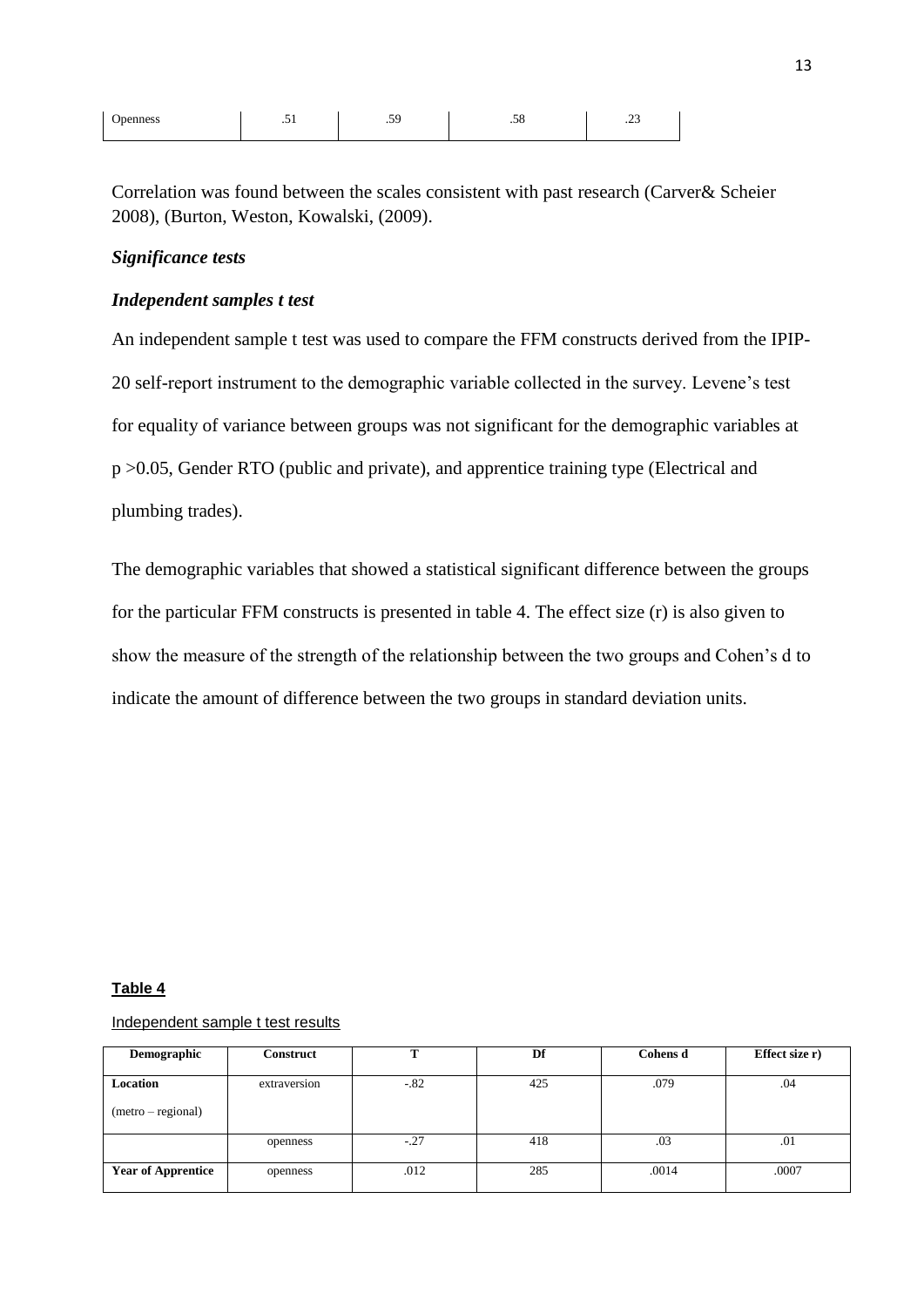| $(1st year - 2nd year)$ |             |     |       |     |     |
|-------------------------|-------------|-----|-------|-----|-----|
| <b>Highest level of</b> | neuroticism | 255 | 0.156 | .02 | .01 |
| education.              |             |     |       |     |     |
| (year $12 - TAFE$       |             |     |       |     |     |
| Certificate)            |             |     |       |     |     |

#### *One way between groups test (ANOVA)*

A one way between groups analysis of variance (ANOVA) was conducted to explore the impact of highest level of education with age, gender, RTO (private or public), location, year of apprenticeship, and apprentice training type as measured by the IPIP-20 self-report measure.

Amongst all the demographic variables, age was the only one that showed a significant difference. The Levene statistic was not significant for the age demographic,  $F(7,434) =$ 4.921,  $p = 0.000$  and thus homogeneity of variance was not violated. Highest level of education was divided into 8 groups (year 9, 10,11,12,post grad diploma and certificate, bachelor degree, TAFE diploma, TAFE certificate).There was a statistically significant difference at p<.05 in two groups of highest level of education, more specifically those with a TAFE certificate or diploma. .

The graph in figure 1 presents the relation between highest level of education and age. The age levels are group  $1 = 15 - 19$ , group  $2 = 20 - 24$ , group  $3 = 25 - 29$ , group  $4 = 30 - 34$ ).

#### **Figure 1**

One way ANOVA between age and highest level of education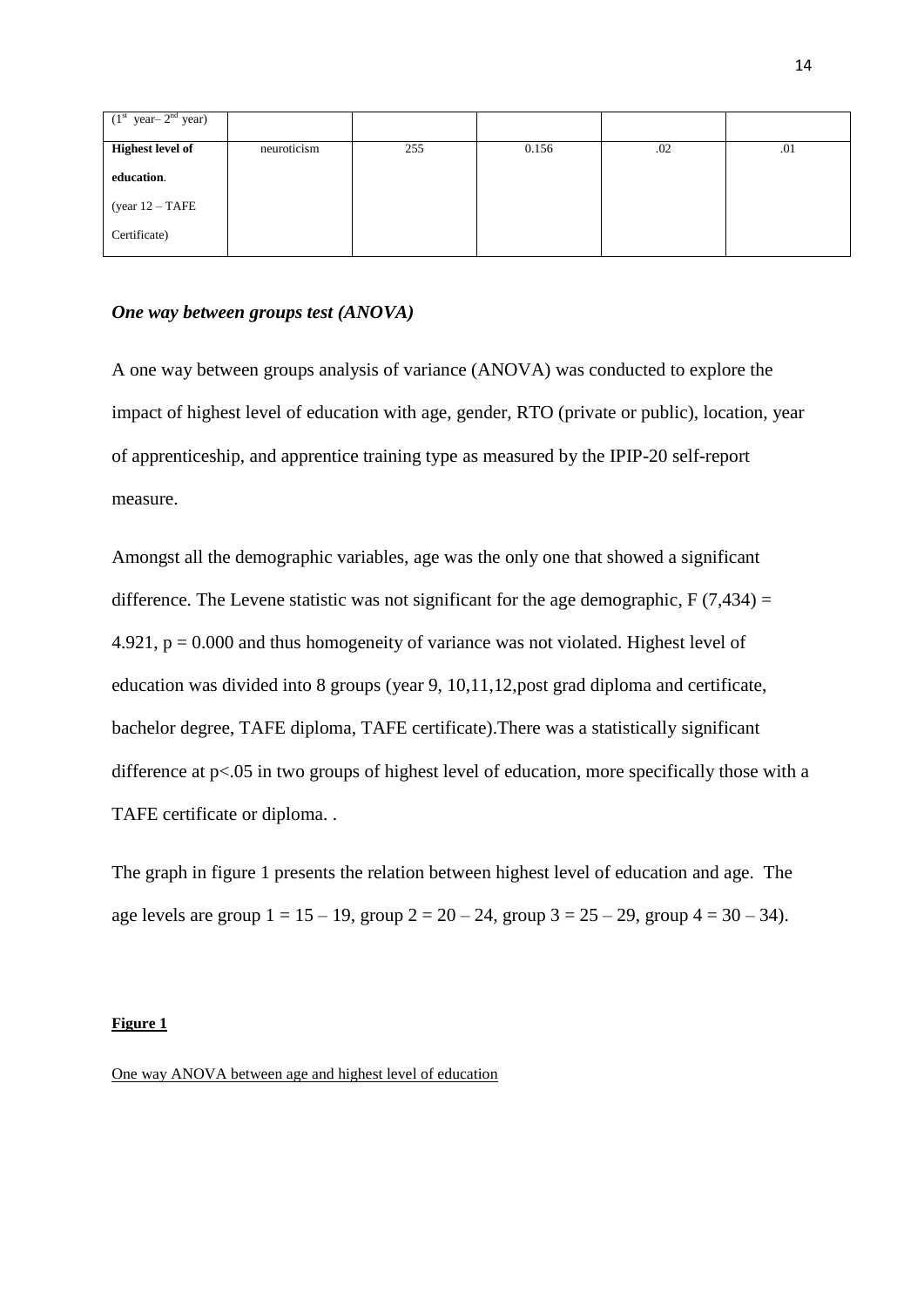

# **Discussion**

The summary of results as given in table 1, revealed the sample of apprentices that participated in the survey were mainly male, between the age of  $20 - 24$ , and had year 12 as their highest level of education prior to commencing the apprenticeship. They were enrolled in the electrical and electronic trades doing the first year of their course by day release training in a public metropolitan college. The IPIP questionnaire used for the survey had internal reliability as indicated by the alpha  $(\alpha)$  coefficient for each of the subscales given in Table 2. There was a relationship between the personality scales as presented in Table 3 with conscientiousness and agreeableness having the highest positive correlation.

Statistical differences were seen between the demographic variables of location, year of apprenticeship, and highest level of education and various personality constructs shown in Table 4. It must be noted that this statistical difference, as measured by Cohen's and the effect size was small.

The research sample showed that highest level of education (TAFE certificate and TAFE diploma) had some impact with age as indicated by figure 1. It must be noted that these two groups represented approximately 10% of the research sample in this study.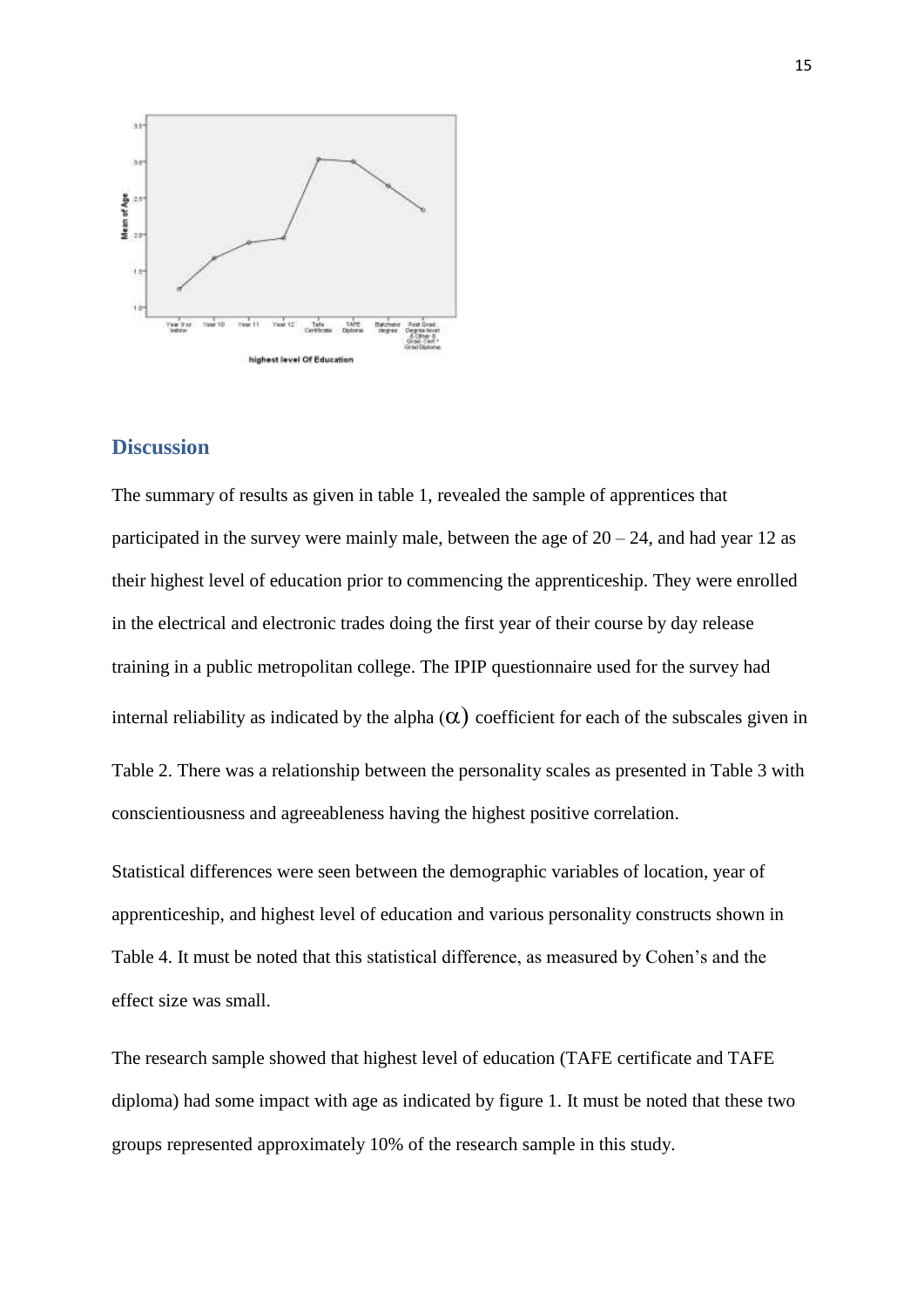These findings indicate that the IPIP-20 personality measure used for this cohort had internal reliability including a positive association between the subscales with conscientiousness and agreeableness having the highest correlation. The analysis of the data showed that there were statistical differences between some of demographic variables (location, year of apprenticeship, and highest level of education) with various personality constructs (extraversion, openness, and neuroticism). There was a statistical difference between the impact the demographic variables of highest level of education (TAFE certificate and diploma) had with age.

The limitation this study had was the small personality item measure used. The benefit for using it revealed aspects of the personality dimensions that can lead to further investigation with facets of the subscales.

### **Conclusion**

The findings indicate that the FFM personality constructs has a tenuous link to the demographic variables which can influence an apprentice's behaviours in the workplace.

It must be acknowledged that further research is needed to explore the strength of the association an apprentices' behaviours have with aspects of these personality constructs and the VET sector (i.e.; on and off the job training). The practical implications of this study builds on the knowledge we know so far about apprentice's actions and behaviours in attrition and retention statistics.

# **References**

Allen. M, Frings. D, Hunter. S, (2012), Personality, coping, and challenge and threat states in athletes, International Journal of Sport and Exercise Psychology, Volume 10, Issue 4,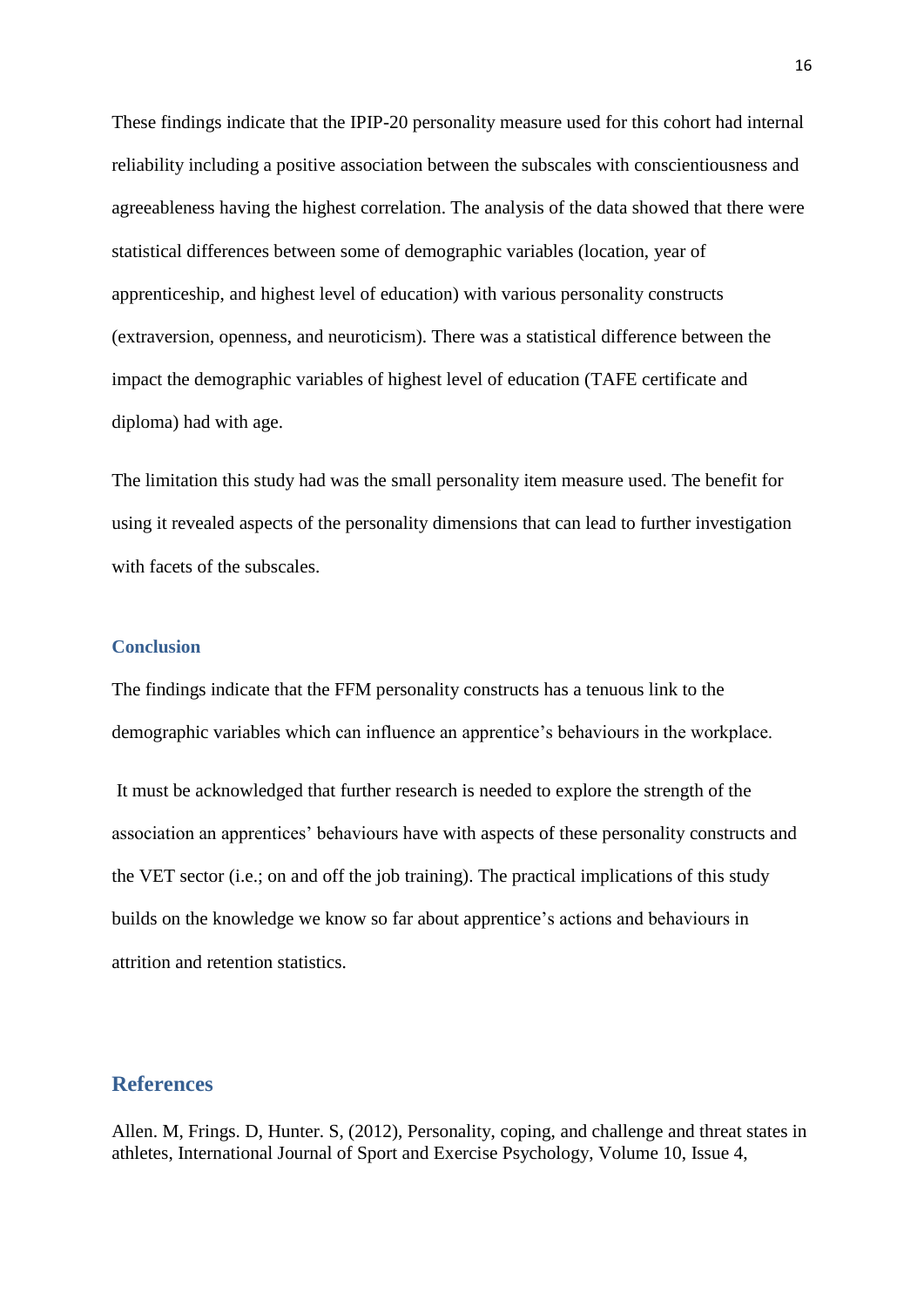Ardelt.M, (2000), Still stable after all these years? Personality stability theory revisited. Social psychology quarterly, 63(4), 392-405

Ashton.M, (1998), Personality and job performance: The importance of narrow traits, Journal of Organizational Behaviour.

Australian Bureau of Statistics, (2012), Education and Work, Australia, viewed December 29 2012,

[http://www.abs.gov.au/ausstats/abs@.nsf/Products/6227.0~May+2012~Main+Features~Appr](http://www.abs.gov.au/ausstats/abs@.nsf/Products/6227.0~May+2012~Main+Features~Apprentices+and+trainees?OpenDocument) [entices+and+trainees?OpenDocument](http://www.abs.gov.au/ausstats/abs@.nsf/Products/6227.0~May+2012~Main+Features~Apprentices+and+trainees?OpenDocument)

Burton.L, Weston.D, Kowalski.R, (2009), Psychology 2<sup>nd</sup> Australian and New Zealand ed. Wiley, Queensland

Baker.S, Victor. J, Chambers. A, Halverson. C, (2004), Adolescent personality: A Five-Factor Model construct validation. Assessment, 11, 303-315.

Barrick. M, Mount. M, (1991), the big five personality dimensions and job performance: a meta-analysis, Journal of Personnel Psychology.

Block.J,(1985), A contrarian view of the five-factor approach to personality description, Psychological Bulletin, Vol 117(2), viewed January 1 2013, <http://psycnet.apa.org/journals/bul/117/2/187/>

Buchanan, T., Johnson, J. A., & Goldberg, L. R. (2005). Implementing a five-factor personality inventory for use on the internet, European Journal of Psychological Assessment.

Boeree.G, (2006), Personality theories, Viewed July 28 2012. [http://www.ship.edu/%7Ecgboeree/perscontents.html](http://www.ship.edu/~cgboeree/perscontents.html)

Carver.S, Scheier.M, (2012), Perspectives on personality  $7<sup>th</sup>$  edition, Pearson Education.

Commonwealth of Australia, (2012), Australian vocational education and training statistics Apprentices and trainees Annual 2011, NCVER, Adelaide

Commonwealth of Australia, (2012), Australian vocational education and training statistics Completion and attrition rates for apprentices and trainees, 2011, NCVER, Adelaide

Cavana.R, Delahaye.B, Sekaran.U, (2001), Applied business research; qualitative and quantitative methods, Wiley.J, & sons, New York

Costa.P, Herbst. J, Mcrae. R, Siegler. I, (2000), Personality at midlife stability, intrinsic maturation and response to life events, Assessment, 7(4), 365-378

Donnellan.B, Oswald.F, Baird.B, Lucas.R, (2006), The mini IPIP scales: Tiny yet effective measures of the big five factors of personality, Journal of psychological assessment, Vol.18, viewed July 28 2012,<http://www.ncbi.nlm.nih.gov/pubmed/16768595>

Darviri. S, Woods. S, (2006), Uncertified absence from work and the Big Five: An examination of absence records and future absence intentions. Journal of personality and individual differences.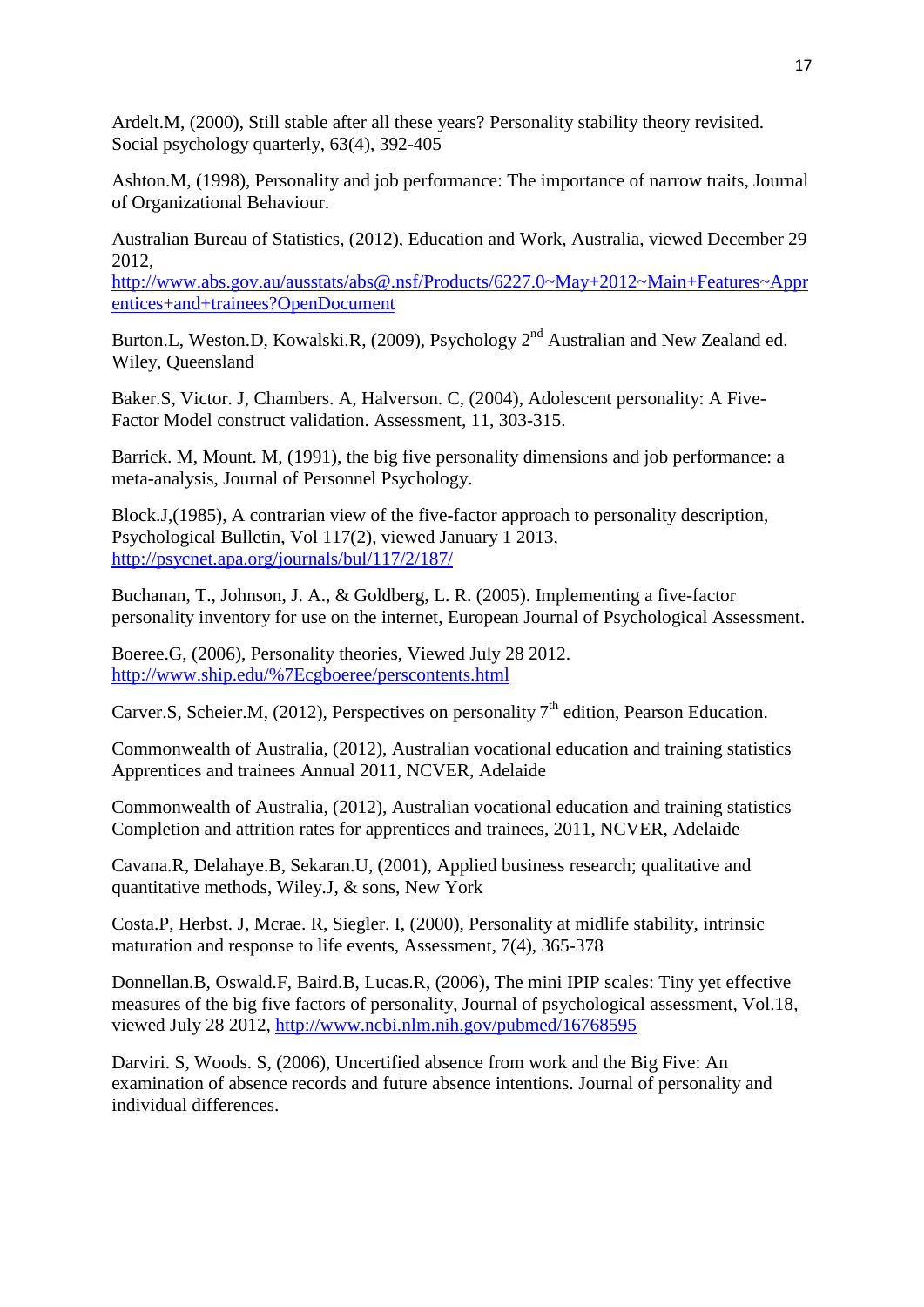Goldberg. L, Johnson. J, Eber. H, Hogan. R, Ashton. M, Cloninger. C, Gough. H, (2006), The International Personality Item Pool and the future of public-domain personality measures, Journal of Research in Personality.

Goldberg.L, Johnson.J, Eber.H, Hogan.R, Ashton.M, Cloninger. R, Gough.H, (2006) The international personality item pool and the future of public domain personality measures, Journal of research in personality.

Harris.R, Simons.M, Bridge.K, Bone.J, Symons.H, Clayton.B, Pope.B, Cummins.G, Blom.K, (2001); Factors that contribute to retention and completion rates for apprentices and trainees, NCVER, Adelaide

Hogan.R (1998), What is personality psychology? Viewed September 1 2012, [http://www.tandfonline.com/doi/abs/10.1207/s15327965pli0902\\_14](http://www.tandfonline.com/doi/abs/10.1207/s15327965pli0902_14)

Hurtz. G, Donovan. M, John J., (2000), Personality and job performance: The Big Five revisited, Journal of Applied Psychology.

Judge.T, Higgins. C, Thoresen. C, Barrick. M, (1999), The big five personality traits, general, mental ability, and career success across the life span, Journal of Personnel Psychology.

Korpershoek. H, Kuyper. H, Van der Werf. M., (2012), The Role of Personality in Relation to Gender Differences in School Subject Choices in Pre-University , viewed January 10, 2013,<http://link.springer.com/article/10.1007/s11199-012-0222-7?no-access=true>

Lucas.R, Donnellan.B, (2009), Age differences in personality: Evidence from a nationally representative Australian sample, Journal of developmental psychology.

McGraw-Hill Higher Education, (2002), Theories of Personality, Viewed January 4, 2013, [http://highered.mcgraw](http://highered.mcgraw-hill.com/sites/0072316799/student_view0/part4/chapter13/chapter_outline.html)[hill.com/sites/0072316799/student\\_view0/part4/chapter13/chapter\\_outline.html](http://highered.mcgraw-hill.com/sites/0072316799/student_view0/part4/chapter13/chapter_outline.html)

Mcrae.R, Costa. P, (1997), Personality trait structure as a human universal. American psychologist.

McCrae. R, Sutin. A, (2007), New frontiers for the five factor model: A preview of the literature, journal of Social and Personality Psychology Compass.

Myers Briggs, (n.d), viewed December 30, 2012, [http://www.myersbriggs.org/my-mbti](http://www.myersbriggs.org/my-mbti-personality-type/mbti-basics/)[personality-type/mbti-basics/](http://www.myersbriggs.org/my-mbti-personality-type/mbti-basics/)

Minnesota Multiphasic Personality Inventory®-2 (MMPI®-2), (n.d) viewed December 30, 2012, [http://psychcorp.pearsonassessments.com/HAIWEB/Cultures/en](http://psychcorp.pearsonassessments.com/HAIWEB/Cultures/en-us/Productdetail.htm?Pid=MMPI-2&Mode=summary)[us/Productdetail.htm?Pid=MMPI-2&Mode=summary](http://psychcorp.pearsonassessments.com/HAIWEB/Cultures/en-us/Productdetail.htm?Pid=MMPI-2&Mode=summary)

Noftle. E, Robins. R, (2007), Personality Predictors of Academic Outcomes: Big Five Correlates of GPA and SAT Scores, Journal of Personality and Social Psychology, 2007.

Palmer, B., & Stough, C, (2001). Workplace SUEIT: Swinburne University Emotional Intelligence Test – Technical Manual. Organisational Psychology Research Unit, Swinburne University, Hawthorn